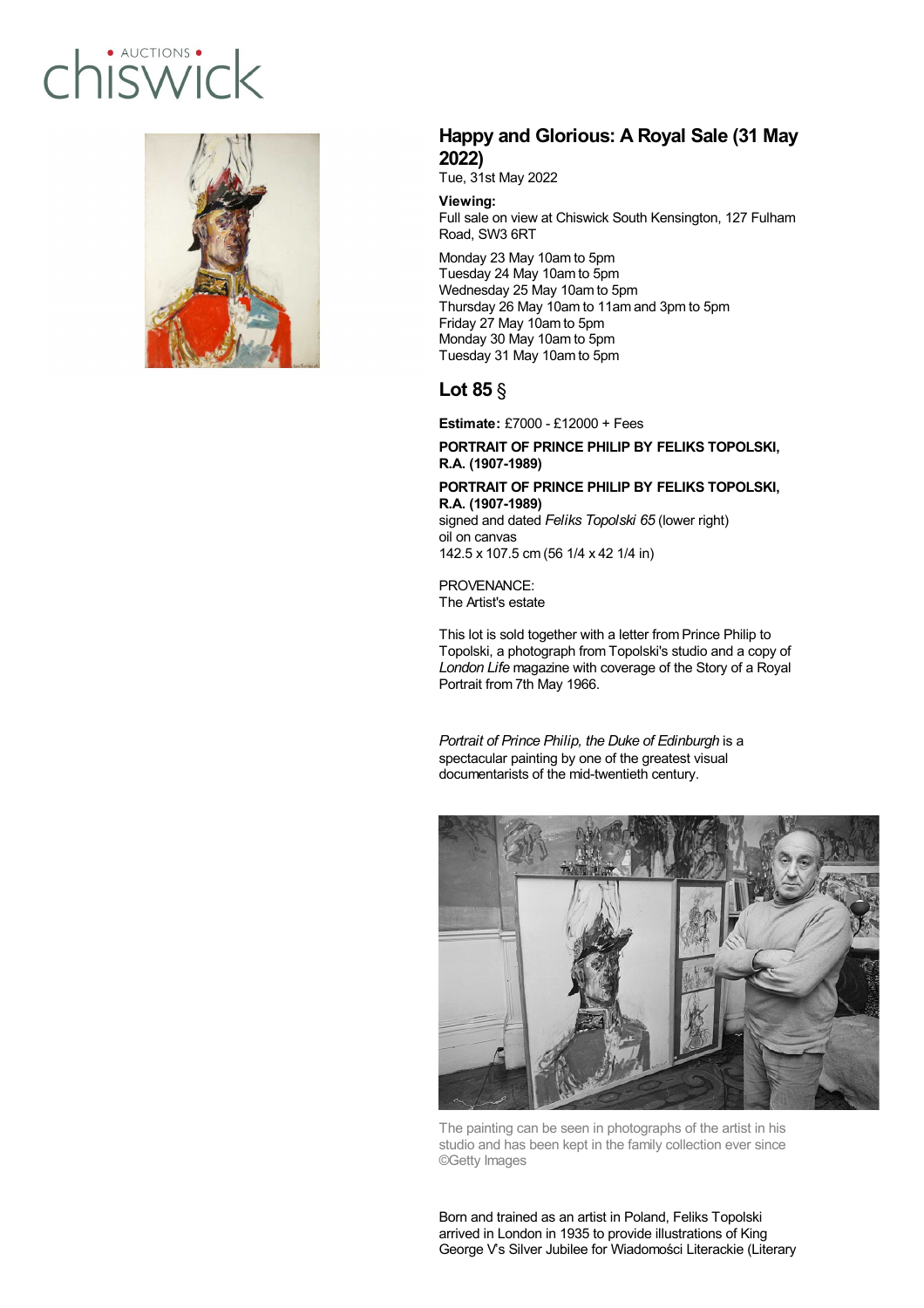News). He would go on to spend the rest of his life in the UK where he quickly gained popularity. Works by the artist During the Second World War Topolski became an official war artist and painted scenes of the Battle of Britain and other battlefields. He contributed with illustrations to *Night and Day* and *The London Spectacle* among other publications. Sir Kenneth Clark commissioned him to record the impact of the Blitz on London. In 1938 George Bernard Shaw asked him to illustrate a new edition of his books noting that *'the Polish artist was an astonishing draughtsman – perhaps the greatest of the impressionists in black and white'*.

#### *'the Polish artist was an astonishing draughtsman – perhaps the greatest of the Impressionists in black and white'.*

George Bernard Shaw

Topolski's association with the Royal Family continued. He documented *The Coronation of Elizabeth II* on 2 June 1953 and later used his drawings for a commission for a mural from the Duke of Edinburgh in 1958, which still hangs in Buckingham Palace.

Painted in 1965, *Portrait of Prince Philip* (1921-2021) is a large scale focus on the sitter's head, part of the preparations for a portrait of the His Royal Highness riding a horse, completed the same year and later hung in Windsor Castle.

When the portrait was commissioned, it was understood that the result would not be in the tradition of past Royal portraits, many of which shared a formalised features of the subject in bulky and unbecoming robes. The accent was to be on the man rather than the majesty. 'The idea of an equestrian portrait was a difficult one to conceive and a real challenge to a modern painter like myself' said Topolski when interviewed by Hugh Blackwell for the London Life article on *The Story of a Royal Portrait*. The artist did thousands of sketches of Prince Philip, in his studio under one of the arches of Hungerford Bridge near Waterloo station and during Prince Philip's polo practice sessions at Windsor Park. He drew from his numerous ceremony drawings for the 'colour and flamboyance' he felt the portrait needed



Topolski's free brushstrokes create a sense of movement and excitement. The portrait is both an accurate and sumptuous representation of the Royal Figure, with a focus on His Royal Highness's facial features with almost sculptural layers of impressionist impasto to the face and details of the Field Marshall uniform.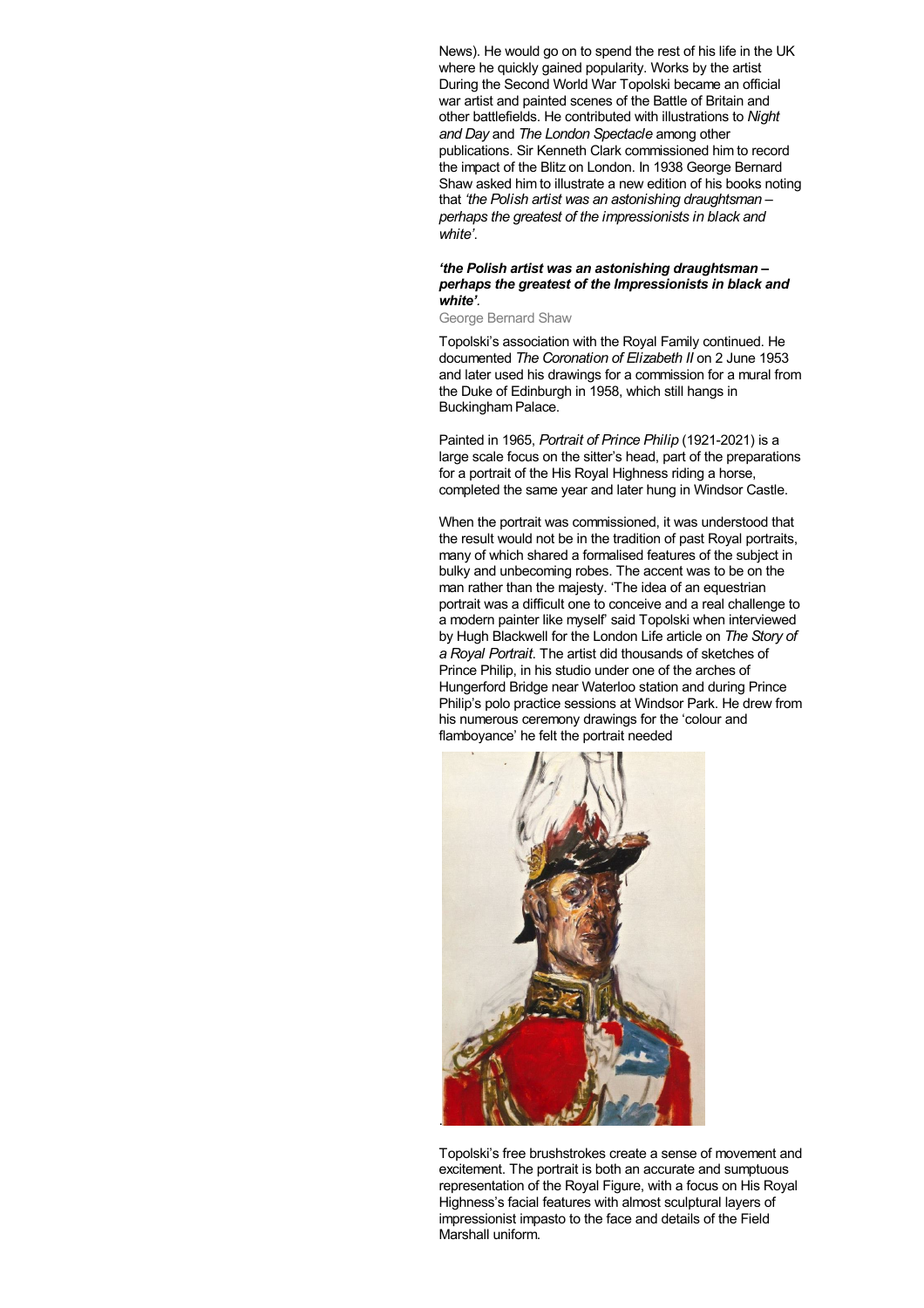

Reproduction of the final version in the London Life Magazine from May 1966

The equestrian version bears the same facial expression. In Hugh Blackwell's words, Prince Philip 'seems to be riding an unruly thoroughbred through the 20<sup>th</sup> Century with the straight back and the set face of someone who knows exactly where he is going. With his sword hung from the saddle, medals hanging over his heart, and wearing a ceremonial plume that streams at speed like a flare against blue skies, Prince Philip seems to be riding into the future. The horse with its Royal rider struts, trots, or stampedes (to choice). across the canvas, the horse a knitted whirl of movement and rhythms. The focus of the picture is Prince Philip's face.'

#### Prince Philip and Topolski developed a friendship. In a letter to the artist about the painting, His Royal Highness wrote:

*'My dear Feliks,*

*Your picture has arrived, for which I very many thanks. I have not seen it yet as it went direct to St. James and we are still in Scotland.*

*I was very disappointed that you did not come to the Thursday Club dinner it really was a great feast. I hope all your arrangements for covering the proceedings went all right.*

*Yours ever,*

*Philip'*

Between 1953-1979 Topolski actively captured contemporary events in his *Chronicles* series. They contain around 3,000 drawings and have been exhibited in numerous cities across the globe. Elected a senior Royal Academician, Topolski remains one of the most exciting draughtsmen of the 20<sup>th</sup> century.